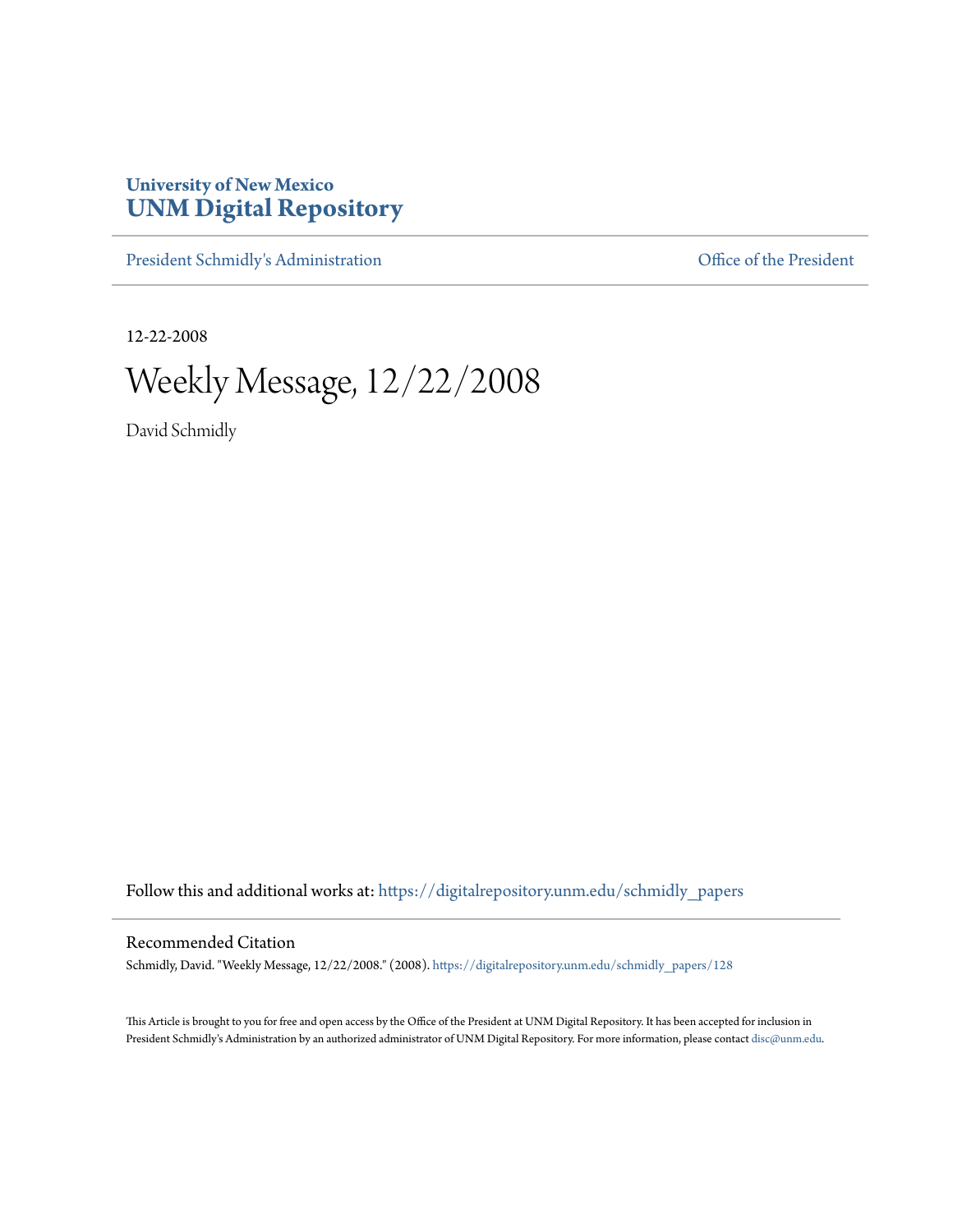## Good morning!

I always love taking part in Commencement exercises, and Friday night was no exception. With every diploma, there goes a personal story of persistence, dedication and hard work, and I never cease to be inspired. Graduations are the culmination of everything we do, and let me again extend the congratulations of our entire UNM family to each and every one of the graduates – and to their loved ones who sacrificed, too, to make Friday night's ceremonies possible. A special thanks to all those who worked so hard to ensure a successful event.

I also want to thank everyone who took time out Thursday to attend the Special Meeting of the Regents. It was a good discussion, with many excellent questions by the Regents and some equally constructive comments from the audience, most notably Faculty Senate President Howard Snell, Staff Council President Loyola Chastain, GPSA President Christopher Ramirez and ASUNM President Ashley Fate.

To keep the conversation going, I have set up a new blog that contains all of my Monday Morning Messages, webcasts and other notes and thoughts. I invite you to make comments. Please visit: http://blogs.unm.edu/president/ to tune in – and feel free to weigh in with your thoughts.

It's time we realized that we all love UNM, and that nobody has a monopoly on good ideas, especially when they're communicated in a spirit of cooperation and mutual respect. As I said in my Inaugural address, a University should always be a place that is alive with the discussion of ideas, and my website is no exception.

In the meantime, we'll likely have no definitive word from Santa Fe about funding until the start of the Legislative Session in January and so, as I said at the meeting and at my other forums, we'll proceed with the program we've initiated: a pause in hires, promotions and pay hikes, a suspension of all but essential travel and curtailing capital projects. To my mind, it's the only prudent course.

I want to extend the congratulations of the entire UNM community to Regent Jamie Koch, who was reappointed to the Board of Regents by Gov. Richardson on Friday. Let's also extend our warm thanks to student Regent Dahlia Dorman, whose term has been marked by enormous hard work, intelligence and poise. Let's also congratulate and welcome our newest student Regent, Emily "Cate" Wisdom, a junior majoring in Biology and Chemical Engineering.

I'd like to extend an invitation to the entire UNM community to join me for a holiday celebration at the SUB TOMORROW, Tuesday, December 23rd from 9:30 a.m. -11 a.m. To help share in the spirit of community and camaraderie, I want to kick off the winter break with hot cider, coffee, biscochitos, good friends and good cheer.

This is a time for good friends and family – for being grateful for all that we have, to remember times past and those we miss. It's also a time to remember those less fortunate, and I hope each of us will consider a special Holiday gift to the United Way, by filling out a pledge form, which you can get by visiting:

http://unitedway.unm.edu/pledgeform.pdf.